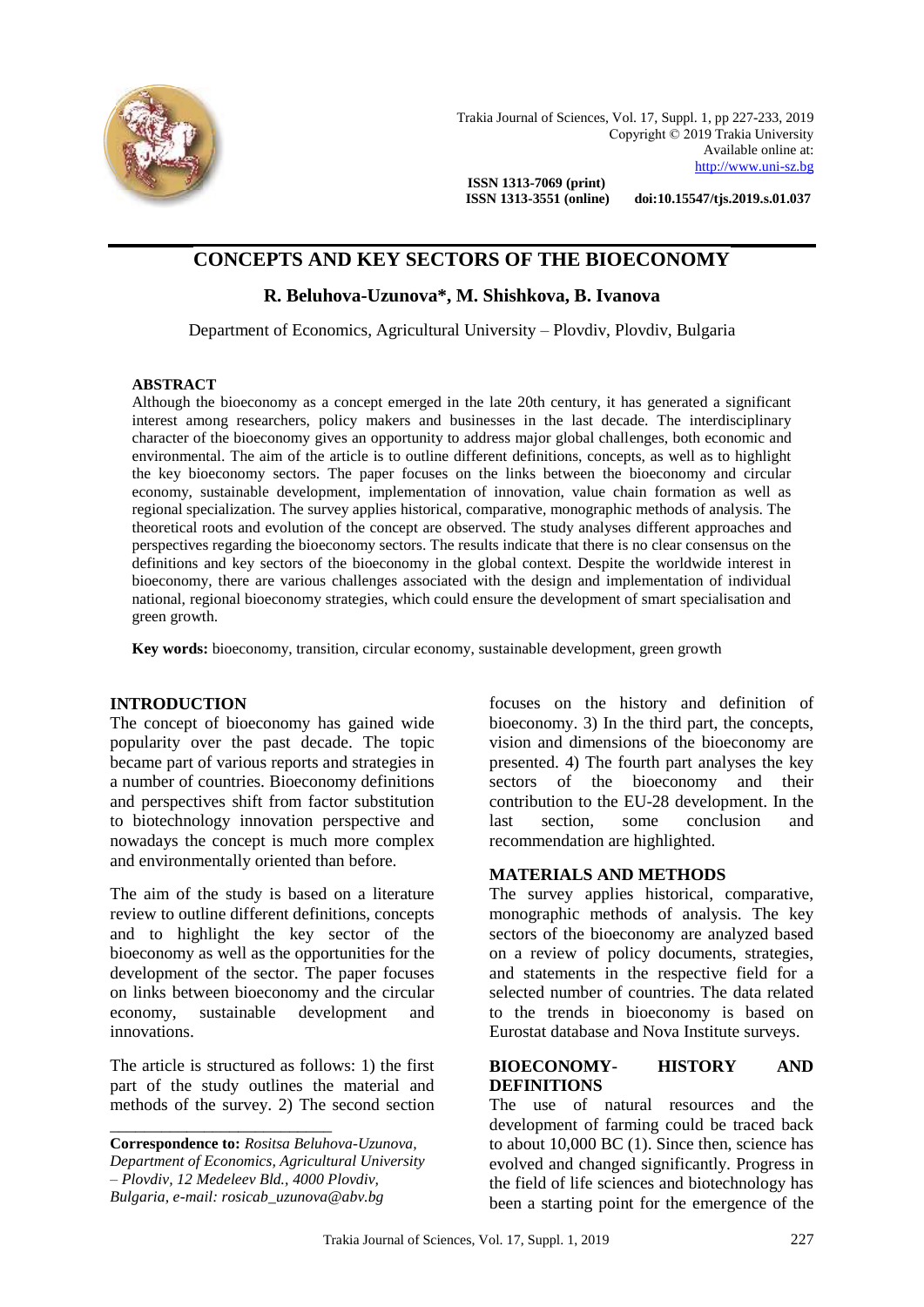concept of bioeconomy (2). Although agriculture is one of the oldest sectors developed in parallel with human progress, the global challenges transformed it to a major topic in scientific word and policy agenda.

There is no universally accepted definition of the bioeconomy (3). The term "bioeconomics" was introduced by British biologist Hermann Reinheimer in "Evolution by Co-operation: A Study in Bioeconomics" published in 1913 (4). The author stressed the need for collaboration and development. In turn, Georgescu-Roegen was one of the first economists that pointed out the problems related to climate change and sustainability. He introduced the comprehensive theory of economic development, institutional change and biophysical constraints (5). According to Roegen "biological origin of the economic process and thus spotlight the problem of mankind's existence with a limited store of accessible resources unevenly located and unequally appropriated" (6).

An essential element in Georgescu-Roegen's use of the term bioeconomics was his concern that unlimited growth would not be compatible with the fundamental laws of nature  $(7)$ .

The bioeconomy concept, however, gained popularity in the last decades of the XX century. This term started to differ from the early use of "bioeconomics", which referred to the biological knowledge for commercial and industrial purposes (8). Bioeconomy was part of the strategic documents of the European Commission, including the 1993 White Paper. The strategic agenda outlined the importance of investments and innovative biotechnology for development (9).

Enriques and Martinez have offered one of the first definitions of the bioeconomy that attracted the attention of policy makers. According to the authors "bioeconomy as an economic activity based on scientific research and implementation focused on understanding the mechanisms and processes at the molecular (genetic) level, with the aim to implement and use it in industrial processes" (10).

Bioeconomy as a concept is highlighted in the 2001 OECD report (11) and in the strategy paper "The Bioeconomy to 2030: Designing a policy" (12). According to OECD "bioeconomy means the exchange of

*BELUHOVA-UZUNOVA R., et al.* knowledge resulting from the natural sciences to the new, environmentally friendly ecoefficient and competitive products" (12).

The European Commission presented several documents related to the topic. In 2010 the paper "Bioeconomy for Europe" introduced some production models based on biological processes and natural ecosystems (13). Bioeconomy, however, was defined in the strategy of using renewable biological resources in various sectors of the economy (14). According to this definition "bioeconomy is the sustainable production of renewable biological resources and their processing into food products, feed and industrial goods and into bioenergy" (14).

Although there are similarities between the definition of the EC and OECD, the latter one is focused more on the industrial biotechnology, biofuels, biorefineries, chemical industry, transport, and recycling.

Bioeconomy was also part of the discussions in the USA. According to the definition from the White House "bioeconomy is an economy based on the use of research and innovation in biological sciences in order to power the economic activity and to generate public profits (2).

The European Commission definition, however, is still under consideration. In the report (2016) entitled "European Bioeconomy Stakeholders Manifesto" the so-called "from cradle to grave" the concept was introduced. It focuses on applying the principle of cascading in the biomass chain; creating and strengthening the concept of "product life cycle" and "value chains" within the scope of bioeconomy (15).

With the update of the Bioeconomy strategy, a new definition was presented - "bioeconomy covers all sectors and systems that rely on biological resources –animals, plants, microorganisms and derived biomass, including organic waste – as well as their functions and principles" (16).

The concept of bioeconomy is transforming in parallel with the perspectives and global goals and challenges. It should be noted that the definitions differ not only on international but also on a national and regional level.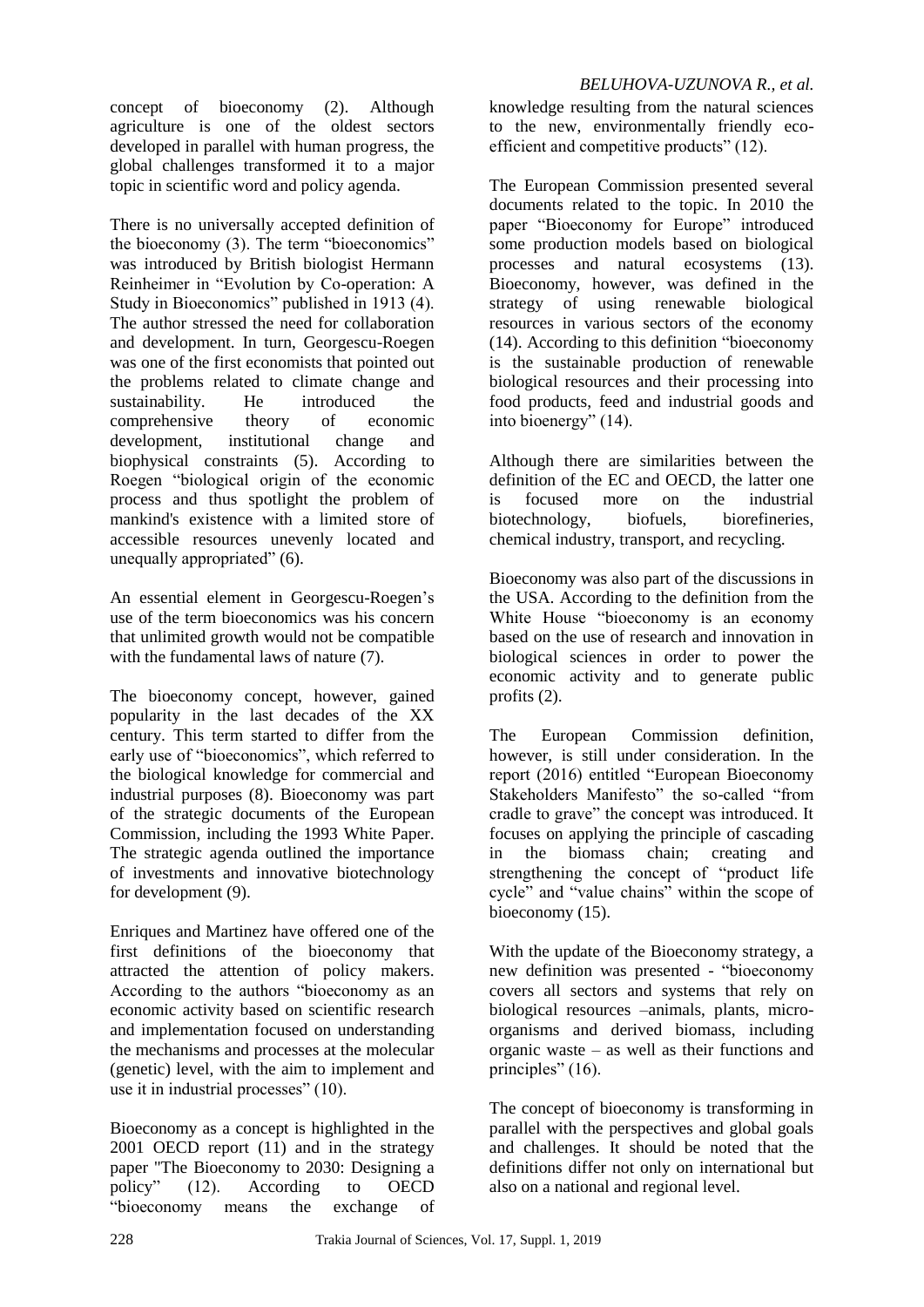## *BELUHOVA-UZUNOVA R., et al.*

#### **CONCEPTS, PERSPECTIVES AND DIMENSIONS**

In the first two decades of XXI century, the concepts related to bioeconomy and its elements and dimensions reshaped. Different reports stressed various aspects of the topic. In 2007 the so-called Cologne Paper, based on a workshop in the same city, emphasized the two dimensions of bioeconomy. On one hand, the paper highlights the role of biotechnology and on the other; bioeconomy was associated with the opportunities for resource substitution (17). In parallel with the reports in the EU, OECD outlined three elements of the bioeconomy  $(12)$ :

- advanced knowledge for the development of new processes and products;
- using of renewable biomass for sustainable production;
- integration of knowledge of biotechnology in order to apply it in a wide range of sectors.

The policy agenda efforts to define and identify bioeconomy dimensions led to significant interest in the scientific world. Adamowicz has recognized the bioeconomy:

"as a separate sector of the modern economy; a new analytical and cognitive concept of scientific nature; a cross-sector, strategic form of analysis and programming of practical and scientific activities (18).

Based on an analysis of the origins and the diffusion of the bioeconomy concept across scientific fields, Bugge et.al (19) has identified the three perspectives of the bioeconomy. The first one is the biotechnology perspective, which focuses on the significant role of biotechnology and its application. The second one is the so-called bio-resource perspective that emphasizes on the research, development and establishment of new value chains. The last one is the bio-ecology perspective that outlines the importance of ecological processes.

Based on the elements and dimensions of the bioeconomy, the concept shifted and changed its perspective. Birner distinguished two phases in the development of bioeconomy **(Table 1):** 1) the resource substitution perspective and 2) the biotechnology innovation perspective (8).

| <b>Perspectives</b>                 | <b>Resource substitution</b>     | <b>Biotechnology innovation</b> |  |
|-------------------------------------|----------------------------------|---------------------------------|--|
|                                     | perspective (first decade of the | perspective (second decade of   |  |
|                                     | twenty-first century)            | the twenty-first century)       |  |
| <b>Relation to fossil resources</b> | Peak oil", scarcity of fossil    | New exploration technologies    |  |
|                                     | energy resources                 | for oil; low, volatile prices   |  |
| <b>Driving forces</b>               | Expectation that prices will     | Advances in the biological      |  |
|                                     | continue to increase             | sciences, new priorities in     |  |
|                                     |                                  | Agenda 2050                     |  |
| <b>Rationale</b>                    | Resource substitution            | Innovation for sustainable      |  |
|                                     |                                  | development                     |  |

*Table 1. Bioeconomy perspectives* 

Source: (8), (36)

Even though biotechnology innovation was recognized from the very beginning as an opportunity for the bioeconomy, the resource substitution perspective was more prominent in the first decade of the twenty-first century (8). According to the author the "peak oil" and increasing prices of the oil led to growing interest in biomass use. On the other hand, the raising crops area for biofuel and the biofuel policy and subsidies affect the food prices and cause their growth. These processes led to serious debate associated with food security and forced the implementation of new generation technologies and the use of waste products. The oil prices remain difficult to project, but the scarcity of oil was no longer an

argument for the resource substitution perspective (20).

The development of bioeconomy as a concept was accompaniment with raising criticism in two major aspects. Gottwald and Budde claim that the bioeconomy concept is directed to big enterprises and their interest and stimulates land grabbing and could not solve the problems with food security (21). On the other hand, the World Wide Fund for Nature pointed out that the real potential of bioeconomy is not fully realized and implemented  $(22)$ . The criticism and the global challenges related to climate change and sustainability remodel the perspective and shifted it toward the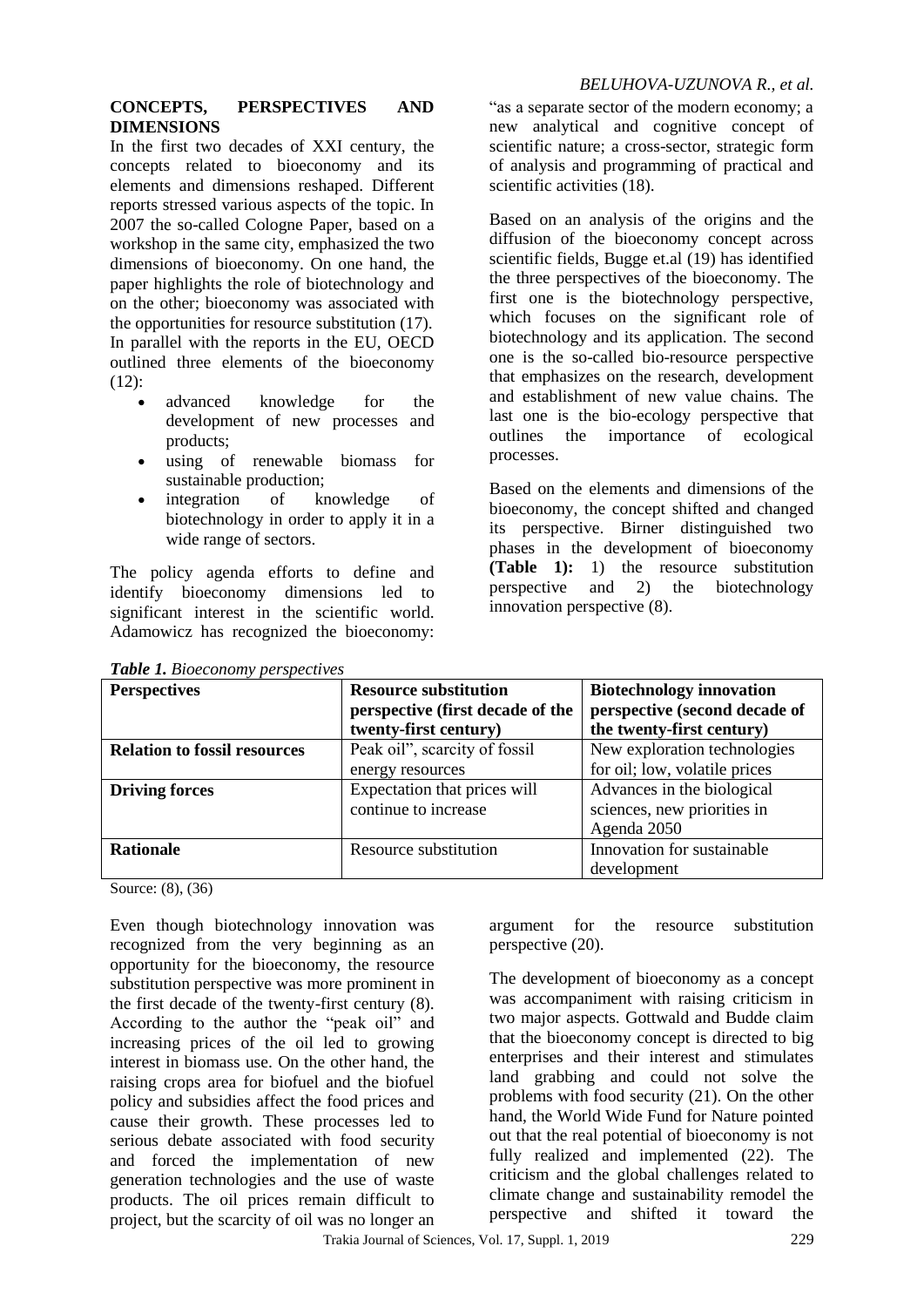biotechnology innovations for sustainable development. In the second decade of the XXI century, the environmental challenges were included in definitions, policy agenda and strategic plans and papers. The processes of "greening" of bioeconomy emerged and the concept was linked to the green and circular economy (8, 23).

#### **KEY SECTORS OF THE BIOECONOMY**

In the past decade, more than 50 countries published bioeconomy related or dedicated strategies and even more are planning to develop strategic documents (24). Policy initiatives already exist at the supra-national level: the Scandinavian countries have founded the Nordic Bioeconomy and there is a special initiative BIOEAST in the Central and Eastern European countries (25, 26). This initiative points out that an east-west divide exists in the EU, with eastern countries serving only as raw material providers for big companies in the west and having limited access to research (27). Developing bioeconomy strategies for CEE countries could help in overcoming imbalances and better exploiting the existing potential. In the strategies, however, the definition and classification of bioeconomy sector vary. For example, the Netherlands highlights the bio-based economy, excluding the agriculture and food sectors (28). The United States exclude the energy, food, feed,

## *BELUHOVA-UZUNOVA R., et al.*

livestock, and pharmaceutical industries (29). There is no universally accepted classification, but it is really important to define which sectors to include in bioeconomy, especially when trying to measure its contribution to the international and national economy in terms of GDP and value added since the calculations would only take the included sectors into account (30).

Different authors and organization (31-34) analysed the sectors of the bioeconomy, their links and contribution. However, these surveys are not fully comparable because the sector varies among studies.

According to the new 2018 European Bioeconomy Strategy: "It includes and interlinks: land and marine ecosystems and the services they provide; all primary production sectors that use and produce biological resources (agriculture, forestry, fisheries and aquaculture); and all economic and industrial sectors that use biological resources and processes to produce food, feed, bio-based products, energy and services (biomedicines and health biotechnology are excluded)" (16). Based on the EU definition, a survey conducted by the European Commission classified the bioeconomy sectors as core bioeconomy, partial and indirect sectors (35).



**Figure 1.** Bioeconomy sectors

Source: (35)

Based on **Figure 1**, it could be concluded that there are certain core bioeconomy includes: agriculture, fishing and forestry, food industry and bioenergy, biofuels. Other sectors are part

of the bio-based economy, so as a partial bioeconomy are classified: chemical and plastic industry, construction, pharmaceutical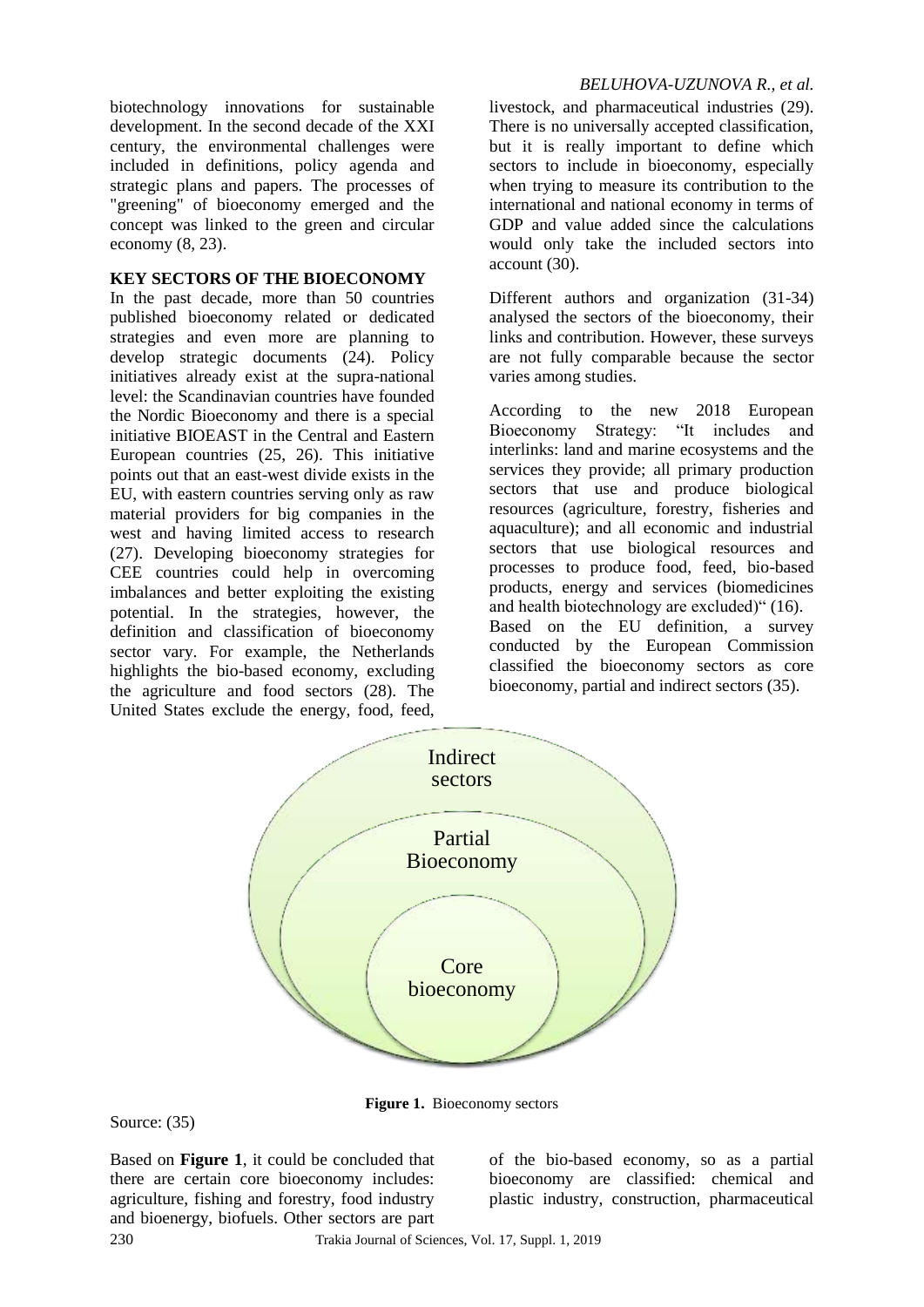and textile industry, waste management and biotechnology.

The indirect sectors have an indirect impact as technologies, machinery, retail trade, water supply, services.

The basis for achieving sustainable results in the bioeconomy application, especially given its multi-sectoral dimension, is building cooperation between/among stakeholders (including research and development organizations, policy-makers and entrepreneurs). For this purpose, the relevant research and development need to be largely oriented towards solving specific problems faced by businesses. Addressing global challenges in combination with entrepreneurs'

# *BELUHOVA-UZUNOVA R., et al.*

individual goals would be a good basis for rapidly spreading innovative practices and their sustainable implementation. In this case, the role of policy makers is crucial. The latter is determined by the need to establish a regulatory framework as well as financial support for the implementation of bioeconomic activities. In this regard, it is necessary to set up networks to support the dissemination of information among the stakeholders in such a way as to enable the achievement of the stated objectives and the satisfaction of the consumer's needs. Based on the European Commission classification contribution of bioeconomy to the European economy is presented in **Table 2** (37).

*Table 2. Contribution of bioeconomy sectors to the total bioeconomy labour market, turnover and value added (%), EU-28, 2015.*

| <b>Sector</b>                                                 | <b>Workers</b> | <b>Turnover</b> | <b>Value</b> |
|---------------------------------------------------------------|----------------|-----------------|--------------|
|                                                               |                |                 | <b>Added</b> |
| Agriculture                                                   | 51.0           | 16.8            | 28.0         |
| Forestry                                                      | 3.0            | 2.2             | 3.8          |
| Fishing                                                       | 1.2            | 0.5             | 1.1          |
| Manufacture of food, beverages and tobacco                    | 25.1           | 51.0            | 37.6         |
| Manufacture of bio-based textiles                             | 5.6            | 4.6             | 4.6          |
| Manufacture of wood products and furniture                    | 7.8            | 7.7             | 7.6          |
| Manufacture of paper                                          | 3.6            | 8.3             | 7.3          |
| Manufacture of bio-based chemicals, pharmaceuticals, plastics | 2.5            | 7.8             | 9.1          |
| and rubber (excluding biofuels)                               |                |                 |              |
| Manufacture of liquid biofuels                                | 0.1            | 0.5             | 0.4          |
| Prodction of bioelectricity                                   | 0.1            | 0.5             | 0.5          |

Source: (37)

According to the results, in the EU-28 bioeconomy work 18 million people. The sectors form EUR 2.3 trillion turnover and generate EUR 620 million value added. Bioeconomy represents 8% of the EU-28 labour force and 4% of the GDP. Agriculture and the manufacture of food, beverages and tobacco concentrate more than 67% of the value added and turnover and 76% of bioeconomy employment.

Although agriculture accounts for 51% of bioeconomy workers, it forms only 28% of the bioeconomy value added, which show lower productivity. By contrast, the manufacture of food, beverages and tobacco generates 37% of the bioeconomy value added. The manufacture of bio-based chemicals, pharmaceuticals, plastics and rubber (excluding biofuels) represent less than 3% of the labour force in the bioeconomy, but accounts for more than 9% of the value added. For the period 20082015 the bioeconomy employment decreases while value added is increasing. The number of the labour force is reduced mainly because of the restructuring of the agricultural sector. On the other hand, the value added and labour productivity are increasing (31).

According to the European Commission in Bulgaria bioeconomy sectors employ 413 466 people and generate EUR 3 741 million value added and EUR 13 107 million turnover (37). In Bulgaria, there is relatively lower bioeconomy employment compared to the EU average (38%) compensated by a strong contribution of the forestry sector. On the other hand, the manufacture of bio-based textiles accounts for 15% of the labour force. By contrast, the bio-based chemicals, pharmaceuticals, plastic and rubber are underrepresented in the bioeconomy labour market and generated value added. The bioeconomy pattern is related to biomass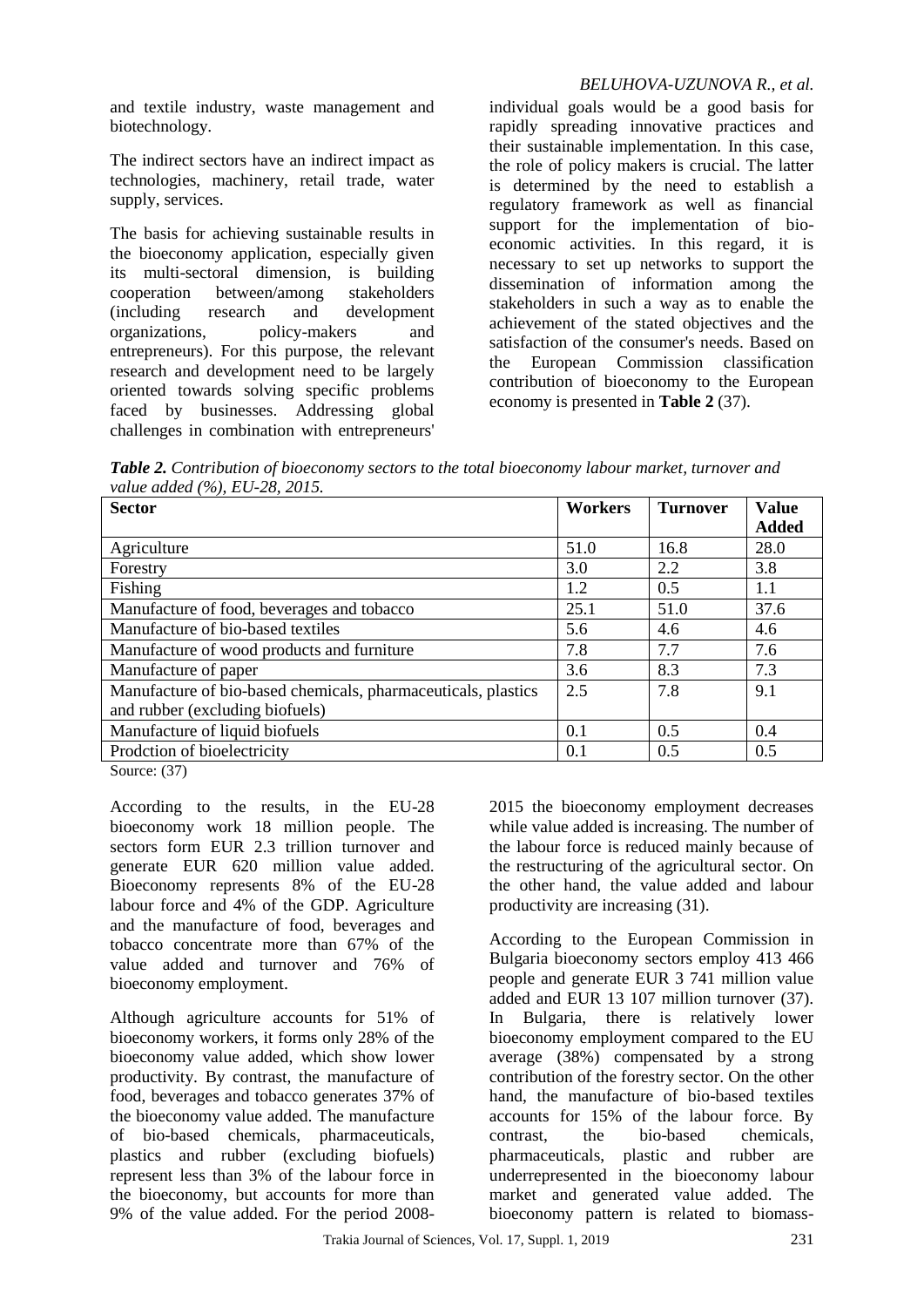producing sectors and the manufacture of food, beverage and tobacco sector. More labourproductive sectors are not very developed. The apparent labour productivity in all bioeconomy sectors is lower than the EU-28 average. Therefore, there remains a large potential for the development of the bioeconomy and challenges to overcome (27).

## **CONCLUSIONS**

Based on the analysis some conclusions and recommendation could be drawn:

- 1. The results indicate that there is no clear consensus about the definitions of bioeconomy in a global context. The concept of bioeconomy has evolved and has changed in order to address the emerging world challenges and it is related to the concept of the circular economy and the green economy.
- 2. There is no clear classification of the key sector of the bioeconomy, in this respect, the comparison between different studies, reports and strategies becomes more difficult.
- 3. Despite the worldwide interest in the bioeconomy, there are challenges associated with the design and implementation of national, regional bioeconomy strategies, which could ensure the development of smart specialization and green growth.
- 4. It is recommended the potential of bioeconomy to be presented and introduced to the society via platforms, events and workshops. Some education measures could be taken into account including master courses in Bioeconomy and of some subjects in the current university programs.
- 5. In general, there is a necessity for more cooperation and coordination at the international level in order to promote bioeconomy development and to enhance the potential of the concept. Global governance of the bioeconomy is very important and needs to be developed. On the other hand, cooperation and coordination between science and business are necessary in order to put into practice the principles of the bioeconomy.
- 6. Farmers and other stakeholders should be encouraged to implement bioeconomy activities and to realize its benefits and potential.

#### **ACKNOWLEDGEMENTS**

This paper was supported by the Bulgarian Ministry of Education and Science under the National Research Program "Healthy Foods for a Strong Bioeconomy and Quality of Life" approved by DCM # 577 / 17.08.2018"

#### **REFERENCES**

- 1. Bocquet-Appel, J., When the World's Population Took Off: The Springboard of the Neolithic Demographic Transition. *Science,* 333 (6042): 560–561, 2011.
- 2. White House, National Bioeconomy Blueprint. The White House Washington, 2012
- 3. OECD, Meeting Policy Challenges for a Sustainable Bioeconomy. OECD Publishing, Paris, 2018.
- 4. Reinheimer, H., Evolution by Cooperation: A Study in Bio-economics. London: Kegan Paul, Trench, Trubner and Co., 1913.
- 5. Mayumi, K.Nicholas Georgescu‐ Roegen: His Bioeconomics Approach to Development and Change.*Development and Change Forum*, Volume 40, Issue6,2016.
- 6. Georgescu-Roegen, N., Inequality, Limits and Growth from a Bioeconomic Viewpoint. *Review of Social Economy*, Volume XXXV, Issue 3, pp. 361-375, 1977.
- 7. Bonaiuti, M., Bioeconomics. In Degrowth: A Vocabulary for a New Era Ed: D'Alisa, J. et.al., Routledge,London, 2014.
- 8. Birner R., Bioeconomy Concepts. In: Lewandowski I, Bioeconomy. Springer, Cham,2018
- 9. European Commission, Growth, competitiveness, and employment. The challenges and ways forward into the 21st century. COM (93) 700 final. Brussels: 05.12.1993.
- 10.Martinez, J., Genomies and the World's Economy. *Science Magazine*, vol. 281no 5379 pp. 925-926, 1998.
- 11.OECD. The Application of Biotechnology to Industrial sustainability, 2001.
- 12.OECD. The Bioeconomy to 2030: Designing a Policy Agenda. International Futures Programme, 2009.
- 13.European Commission, Bioeconomy Europe 2020. A Strategy for Smart, Sustainable and Inclusive Growth, Brussels, 2010.
- 14.European Commission, Innovating for Sustainable Growth: A Bioeconomy for Europe, Luxembourg: Publications Office of the European Union,2012.
- 15.The Fourth BioEconomy Stakeholders' Conference, European Bioeconomy Stakeholders Manifesto. Building blocks.